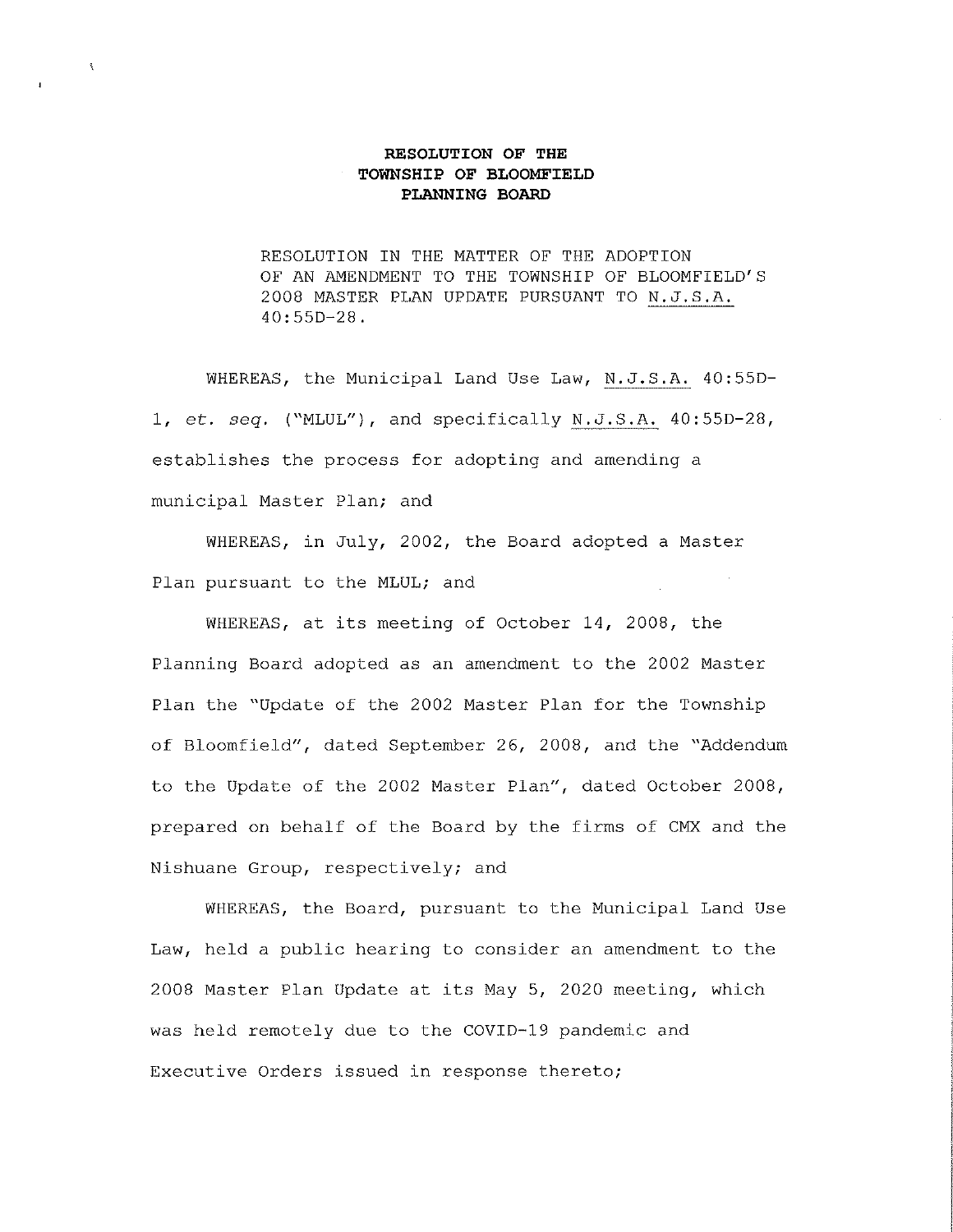WHEREAS, the Township's Professional Planner, Bonnie N. Flynn, prepared a report which was circulated to the Board Members and made available to public, and supplemented the report with sworn testimony detailing the proposed amendment; and

 $\mathbf{r}_q$ 

WHEREAS, the proposed amendment would recommend a zone change for four tax parcels identified as Block 224, Lots 7, 9, 10 and 11, located at 113-119 Washington Street, which would facilitate the expansion of a PSE&G Substation located on Lot 11 onto lots 7, 9 and 10; and

WHEREAS, the May 5, 2020, meeting was duly noticed in accordance with the provisions of N.J.S.A. 40:55D-13 by publishing notice at least 10 days in advance in the official newspapers of the Township and by providing notice, by certified mail, return receipt requested, to the Essex County Planning Board and the New Jersey State Office of Planning Advocacy; and

WHEREAS, no members of the public participated in the hearing on the proposed Master Plan amendment; and

WHEREAS, at the conclusion of the public hearing, the Planning Board unanimously voted to adopt the proposed amendment to the 2008 Master Plan Update.

2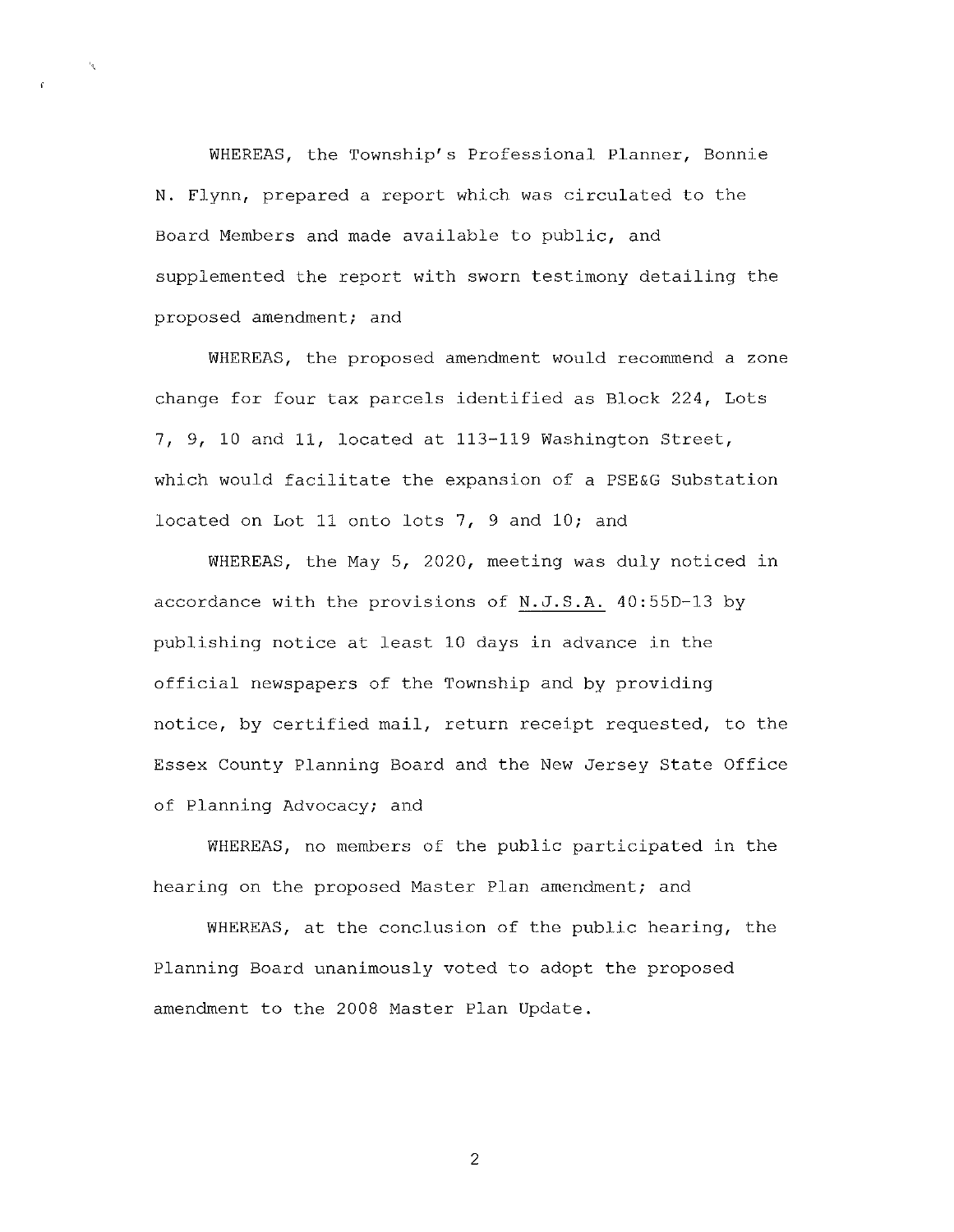NOW, THEREFORE, be it resolved by the Planning Board of the Township of Bloomfield that the Board, by a vote of nine (9) in favor and none opposed, be and hereby does adopt the amendments to the 2008 Master Plan Update as set forth beginning on the bottom of Page 3 and continuing onto Page 4 of the attached report entitled "Amendment to the 2008 'Update of the 2002 Master Plan.'" As detailed in the Report, Lot 11 is currently improved with a PSE&G Substation and is located in the PI, Private Institutional District, where the use is permitted. Lot 11 abuts Toney's Brook, and a portion of the property is in a flood plain. Lots 7, 9 and 10 are improved with a variety of commercial and residential uses, none of which conform with the uses permitted in the R-lB, Single-Family Residential District, where the properties are located. PSE&G is under contract to purchase Lots 7, 9 and 10 for the purpose of expanding the Substation and making other improvements which will increase capacity to serve the energy needs of Township residents and improve flood control and aesthetics. Together, the four lots would measure approximately 1.3 **acres.** 

The proposed amendment to the 2008 Master Plan Update recommends placing all four lots in the M-1, Industrial District, which also includes public utilities among its

3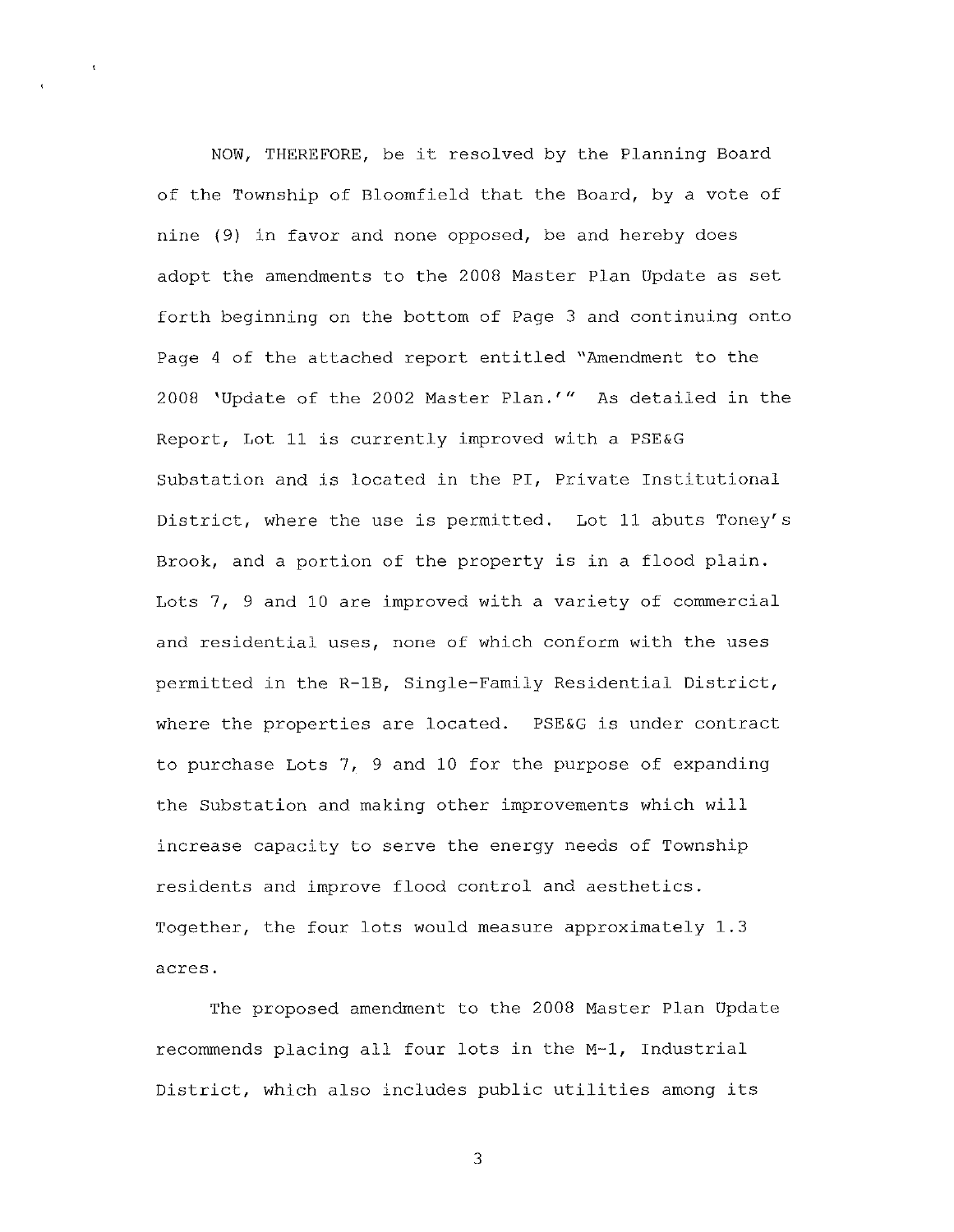permitted uses but has a one acre minimum lot area instead of the 10 acre minimum lot area required in the PI Zone, and other bulk standards more appropriate to the current layout of Lot 11 than the current zoning. Thus, a zone change for all four tax lots would facilitate a needed expansion of the PSE&G Substation while placing the property in a more appropriate zoning district.

IN FAVOR OF ADOPTING THE AMENDMENT TO THE TOWNSHIP'S 2008 MASTER PLAN UPDATE:

|                    | Mr. Babula          | Yes |
|--------------------|---------------------|-----|
|                    | Dr. Hill            | Yes |
|                    | Mr. LaForte         | Yes |
| Chairman LaQuaglia | Yes                 |     |
|                    | Mr. Lasek           | Yes |
|                    | Ms. Richardson      | Yes |
|                    | Councilman Rockwell | Yes |
|                    | Mr. Watkins         | Yes |
|                    | Mr. Zitka           | Yes |
|                    |                     |     |

( 9) Yes

OPPOSED TO ADOPTING THE AMENDMENT TO THE TOWNSHIP'S 2008 MASTER PLAN UPDATE:

None

(0) No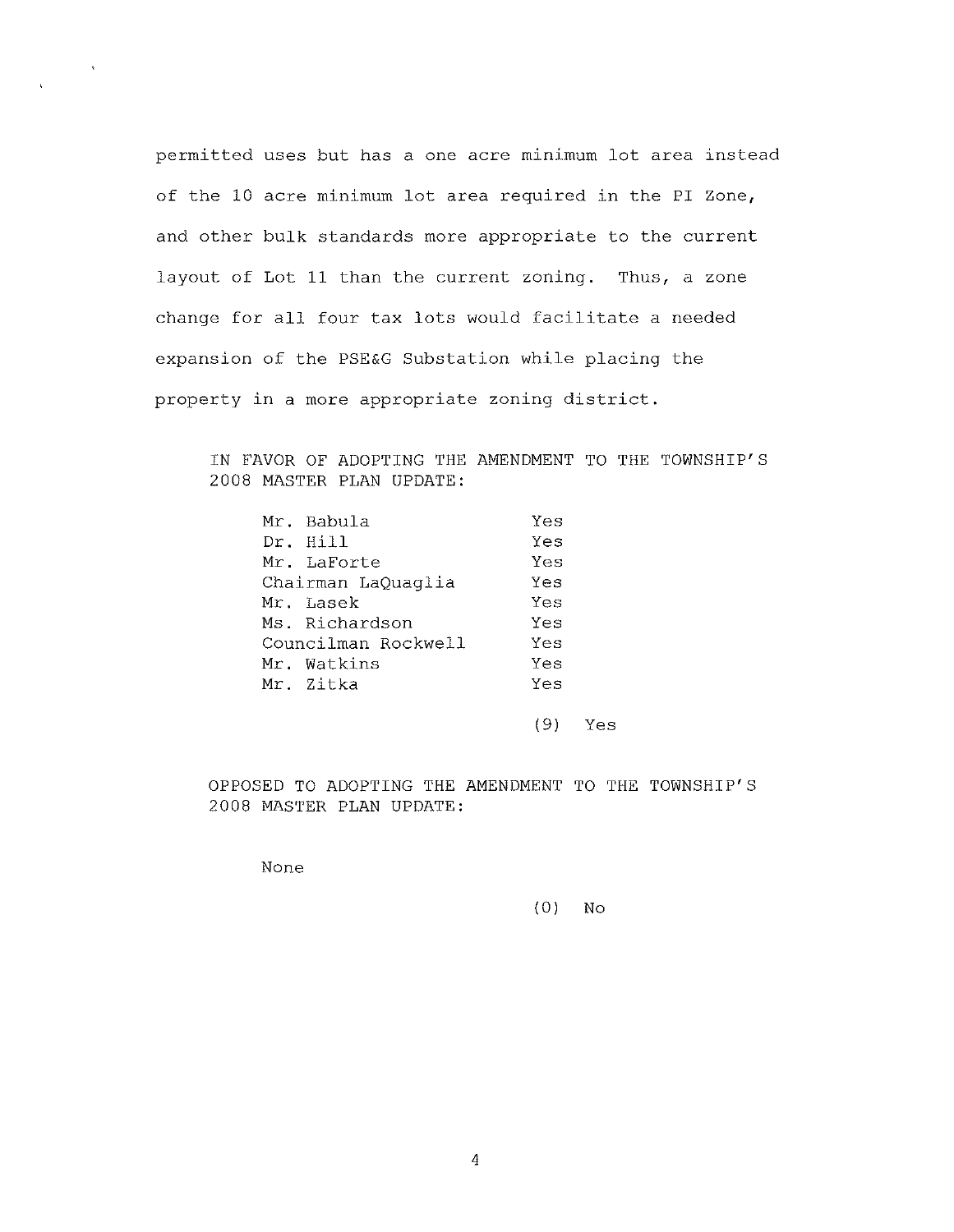The undersigned, a member of the Bloomfield Planning Board, certifies that the foregoing is a true copy of the Resolution adopted on the 5th day of May, 2020 to reflect the action taken by said Board on that same date.

 $\mathbb{R}^{\mathbb{Z}^2}$ 

Alentelle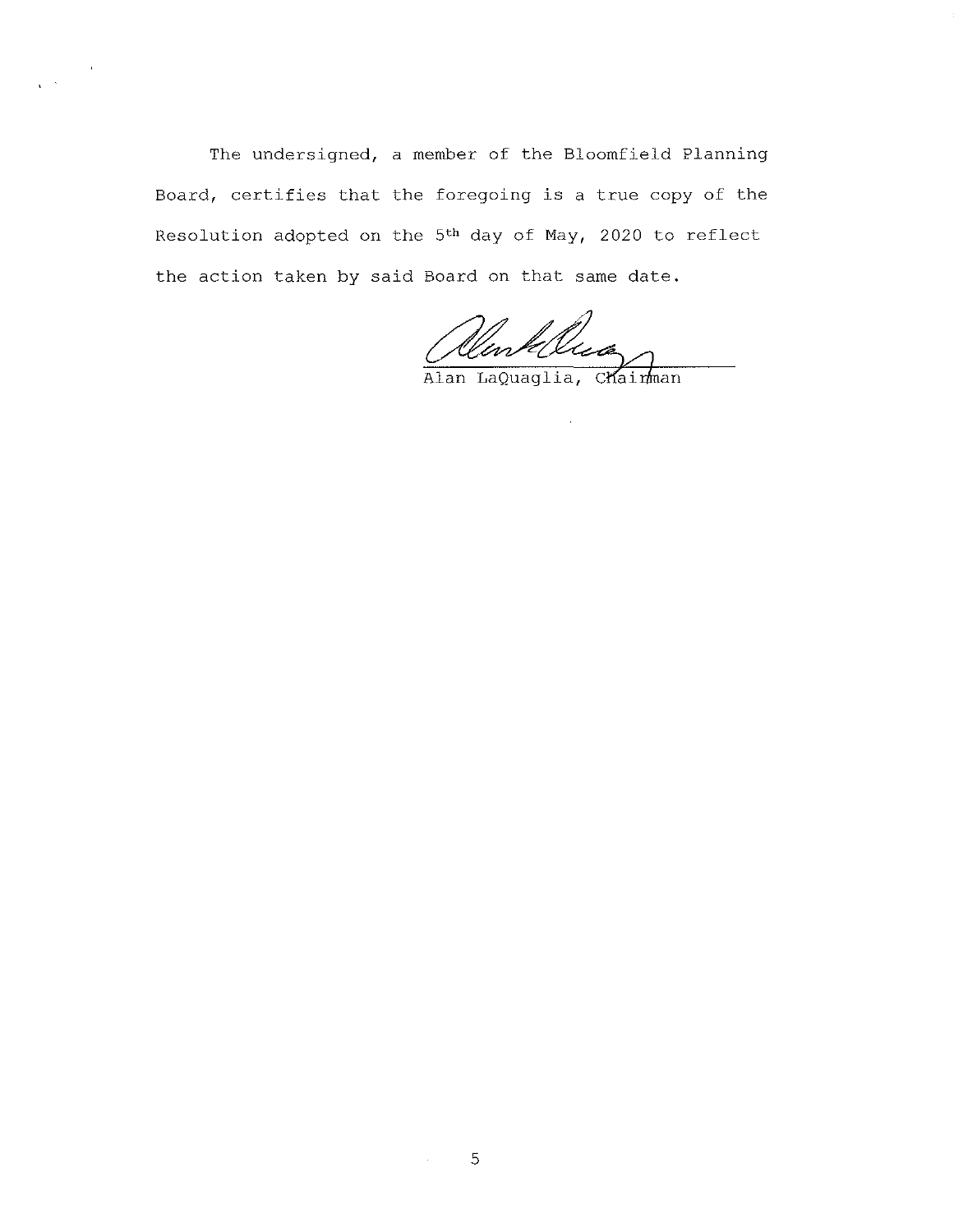## **AMENDMENT TO THE LAND USE PLAN ELEMENT OF THE TOWNSHIP OF BLOOMFIELD MASTER PLAN**

# **AMENDMENT TO THE 2008 "UPDATE OF THE 2002 MASTER PLAN" REGARDING BLOCK 224, LOTS 7, 9, 10 and 11**

**Township of Bloomfield County of Essex State of New Jersey**

Prepared for the Township of Bloomfield Planning Board

Bonni n. Plyn

Prepared by: Bonnie N. Flynn, PP, AICP, CFM NJ Professional Planner License #: 6053

> Bloomfield Township Planning Director Community Development Department 1 Municipal Plaza, Room 105 Bloomfield, New Jersey 07003

Recommendations Adopted by the Planning Board of the Township of Bloomfield on May 5, 2020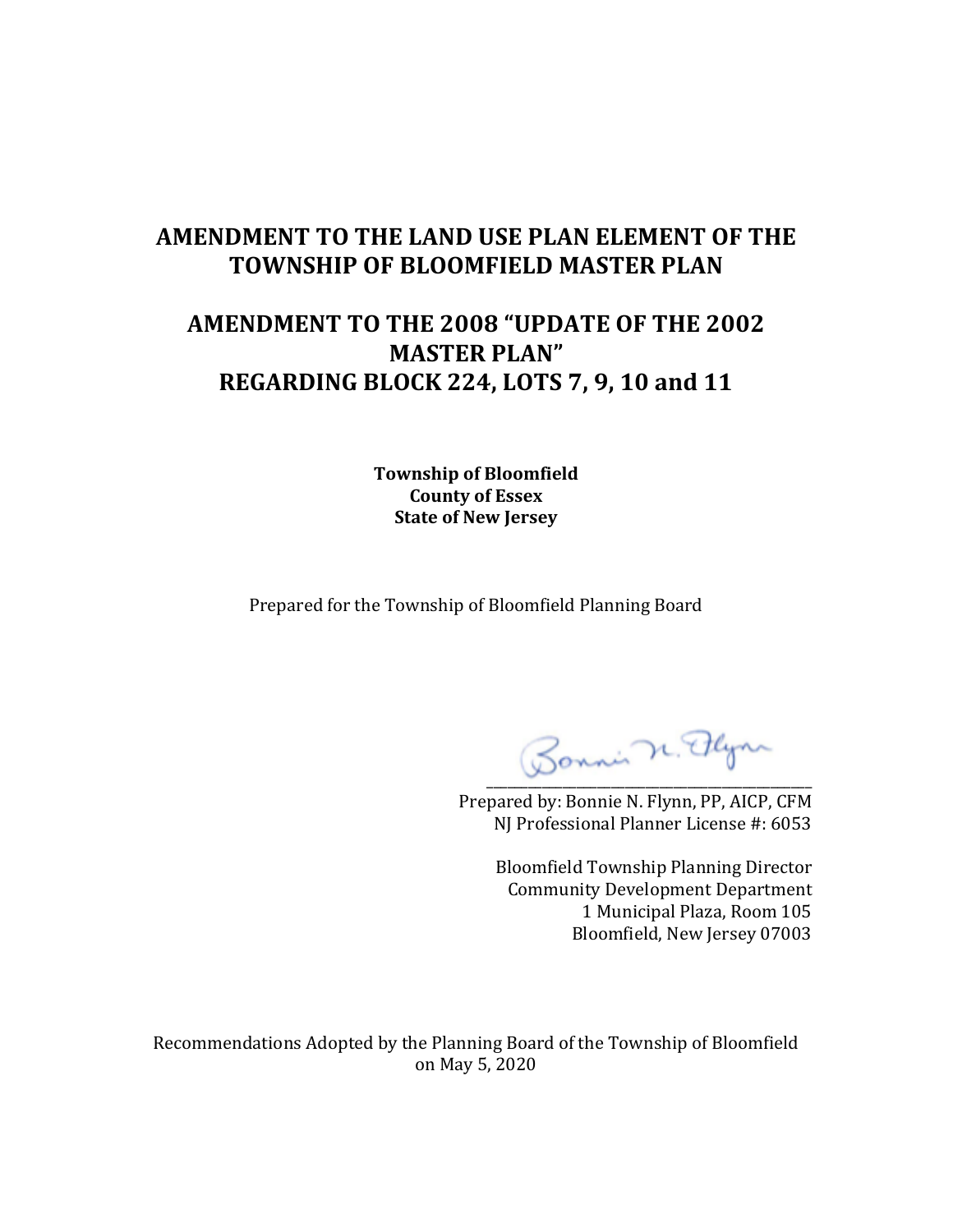### **Township of Bloomfield Planning Board Members**

Michael Venezia, Mayor, Class I Member Matthew Watkins, Mayor's Designee, Class I Member Paul Lasek, Class II Member Councilman Richard Rockwell, Class III Member Alan LaQuaglia, Chairman, Class IV Member John Zitka, Vice Chairman, Class IV Member Greg Babula, Class IV Member SamuelLaForte, Class IV Member Diane Hill, Class IV Member Marvette Richardson, Class IV Member Zeke Harvey, Alternate #1 Member Ilan Stern, Alt #2

#### **Planning Board Staff**

Michael Rubin, Esq., Board Attorney Anthony Marucci, PE, Board Engineer Nicole Cosenza, Board Secretary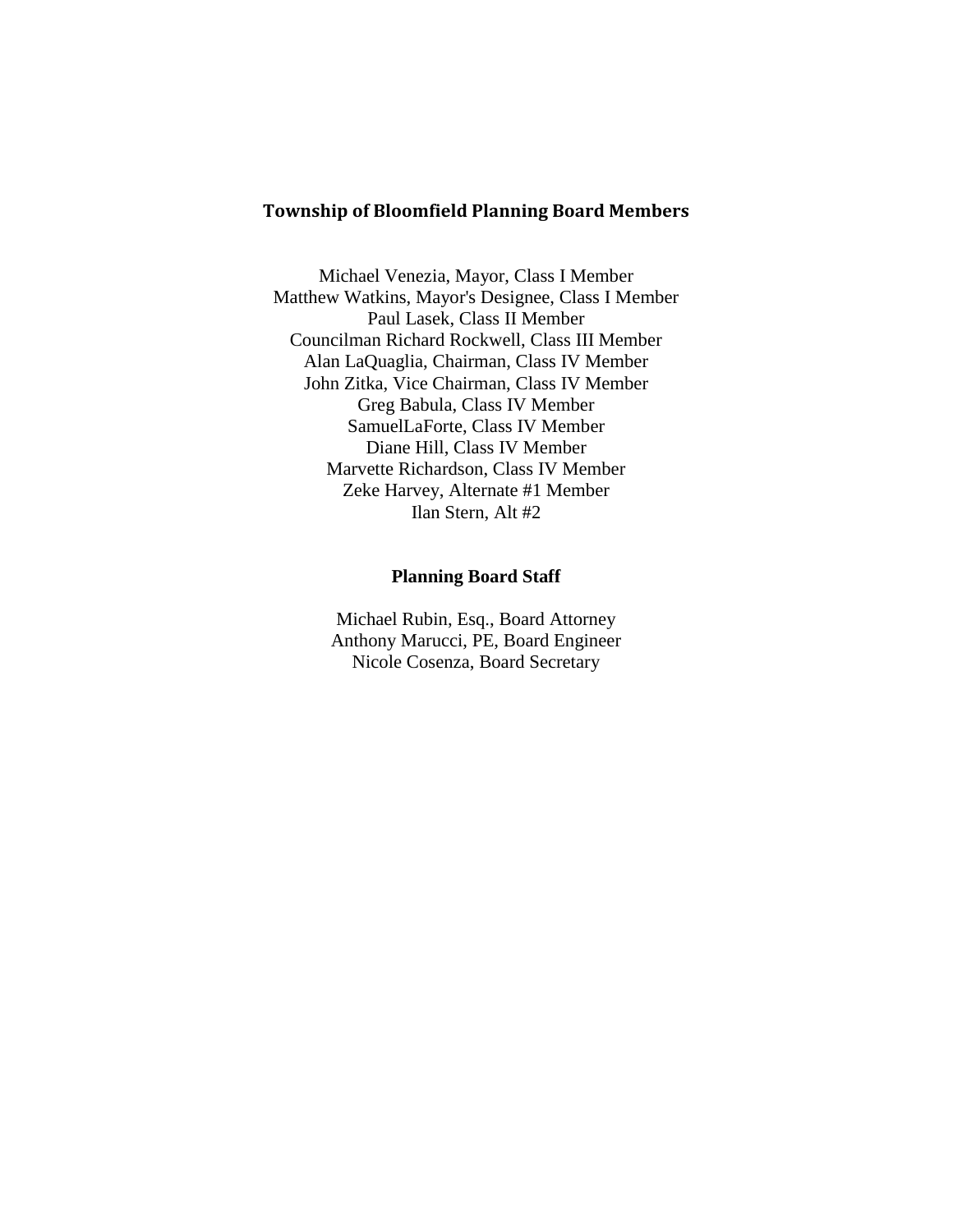## **Introduction**

The Township of Bloomfield has recently experienced an increase in development with a number of built and approved projects within the Township and more particularly, within the Bloomfield Center area. The Township has designated nine (9) redevelopment areas throughout the municipality, with five (5) in close proximity to the Bloomfield Center and the Bloomfield train station. With increased residential and commercial square footage, the need to address infrastructure maintenance, upgrade and/or expansion has become key. Additionally, the impact of Superstorm Sandy in 2012 to various areas of the Township has made upgrading and fortifying certain infrastructure elements important.

This document recommends amendments to the "Update of the 2002 Master Plan" done in 2008 and is not meant to be a full or partial re-exam report. This is a limited analysis based on the Mayor and Council's request to review the land use and zoning for four (4) specific parcels near Bloomfield Center. As such, only the following documents were reviewed:

2002 Master Plan 2008 Update of the 2002 Master Plan 2014 Master Plan Reexamination Report Chapter 315 of the Township Code

## **Property Description**

| The following parcels were considered in this amendment recommendation: |  |
|-------------------------------------------------------------------------|--|
|-------------------------------------------------------------------------|--|

| <b>Block</b> | Lot            | <b>Address</b>        | Acreage   | <b>Current Zone</b> | <b>Current Use</b>          |
|--------------|----------------|-----------------------|-----------|---------------------|-----------------------------|
| 224          | $\overline{ }$ | 119 Washington Street | 9,975 sf  | $R-1B$              | Mixed-Use                   |
| 224          | q              | 117 Washington Street | 4,924 sf  | $R-1B$              | Mixed-Use                   |
| 224          | 10             | 115 Washington Street | 5,000 sf  | $R-1B$              | 2-family                    |
| 224          | 11             | 113 Washington Street | .868 acre | PI                  | <b>PSE&amp;G Substation</b> |

R-1B – Single-family medium density

PI – Private Institutional

The above parcels, totaling 1.32 acres, are located along the north side of Washington Street, west of the NJ Transit Montclair-Boonton commuter line and east of Toney's Brook (aka Second River). The triangular-shaped area is surrounded by mature foliage with a range of impervious coverage of 68%-92%. The parcels are located in the Special Flood Hazard Area per Flood Insurance Rate Map panel number 34013C0112C with effective date 4/3/20.

The R-1B zone permits single-family detached dwellings. Lots 7, 9 and 10 contain existing non-conforming uses with Lots 7 and 9 consisting of mixed-use buildings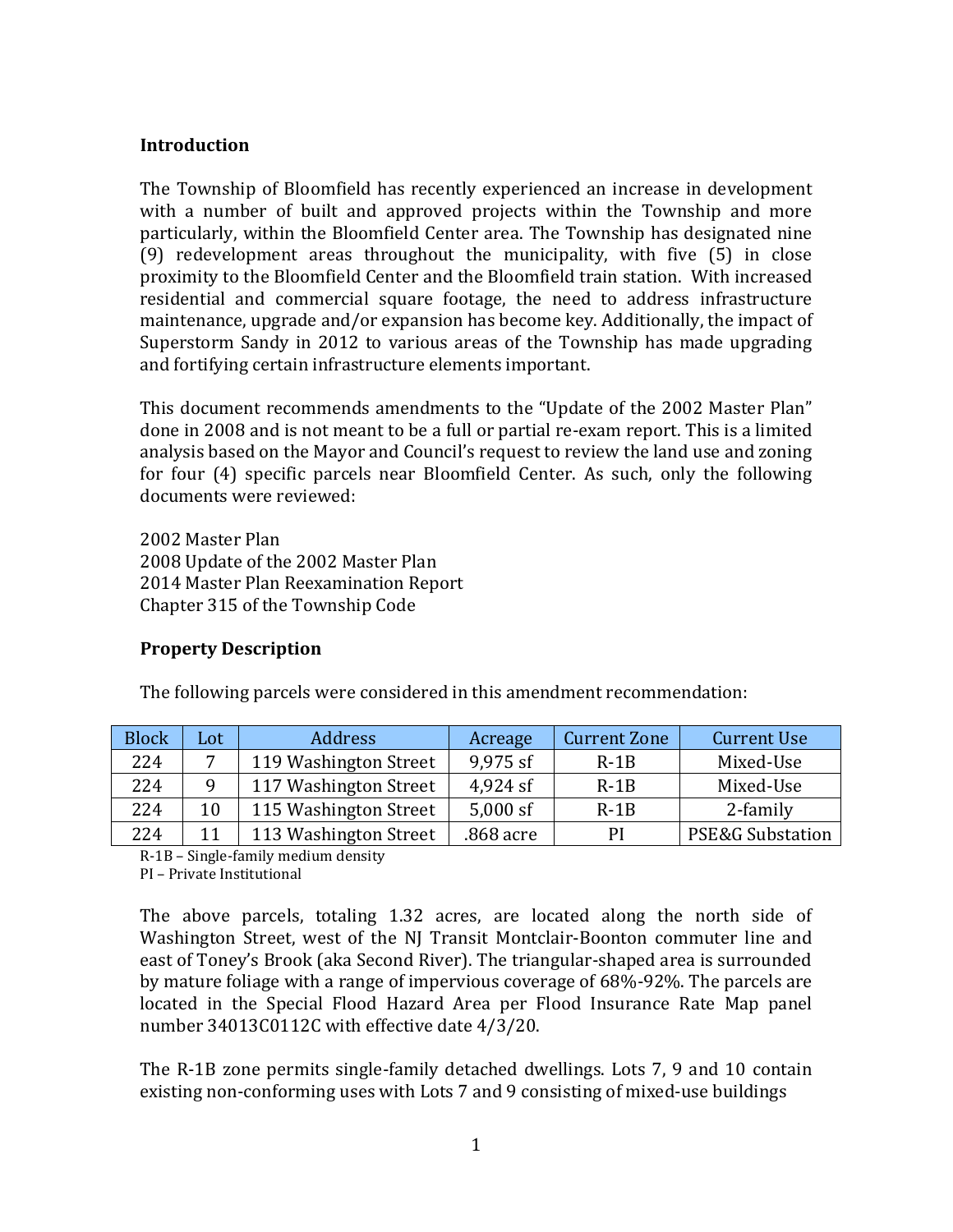with 2 dwelling units each and Lot 10 consisting of a 2 dwelling unit home. There are also various bulk standards that further the non-conformity of the lots.

Lot 11 is in the PI or Private Institutional zone which does permit public utilities and therefore the PSE&G substation located there is conforming but the bulk standards of the zone render the property non-conforming.

The Township has been made aware that PSE&G is in contract to purchase Lots 7, 9 and 10 for the purpose of upgrading and expanding the Toney's Brook substation on Lot 11. The substation was originally built in 1965 with no significant work or upgrade to the site since then. PSE&G has requested a review of the land use standards, which is the subject of this report.

## **Master Plan Review**

The 2002 comprehensive Master Plan included the requisite Land Use Plan element as well as a Utilities Plan element. The existing substation was not referenced in the document but was included in the Land Use Plan Map as "Public/Semi-Public" space. The Utilities Plan focused on public utilities related to wastewater treatment, stormwater conveyance, potable water supply and solid waste disposal. A "High Technology" section was included anticipating the "benefits from fiber optic infrastructure." Although electricity supply was not included in the element as it is not a Township-controlled utility, a recommendation was included to look for opportunities to bury overhead utility lines when roadway or streetscape improvements are done. Recommendations in general included preventative maintenance of the wastewater and storm sewer systems, increase and enhance water supply, "in order to support future growth," and consideration for the installation of fiber optics as part of roadway reconstruction. The intent is an ongoing tracking of growth to ensure that utilities and infrastructure keep in step with the needs of any new development.

Both the 2008 "Update of the 2002 Master Plan" and the 2014 Master Plan Reexamination do not specifically reference any PSE&G substations nor the possibility of their expansion.

## **Recommendation**

In light of the fact that PSE&G needs to upgrade and expand their facility due to increased usage and safeguarding from future flood events, the 2008 "Update of the 2002 Master Plan" should be amended to incorporate the subject lots into one zone that will allow for the expanded use and utilize effective bulk standards.

The following recommendation is made to allow for a thorough review by the Planning Board of this unique development project. Since the 4 parcels in question are non-conforming based on their uses, size and/or configuration of the built structures, it is recommended that all lots be placed in the M-1 zone. The M-1 Zone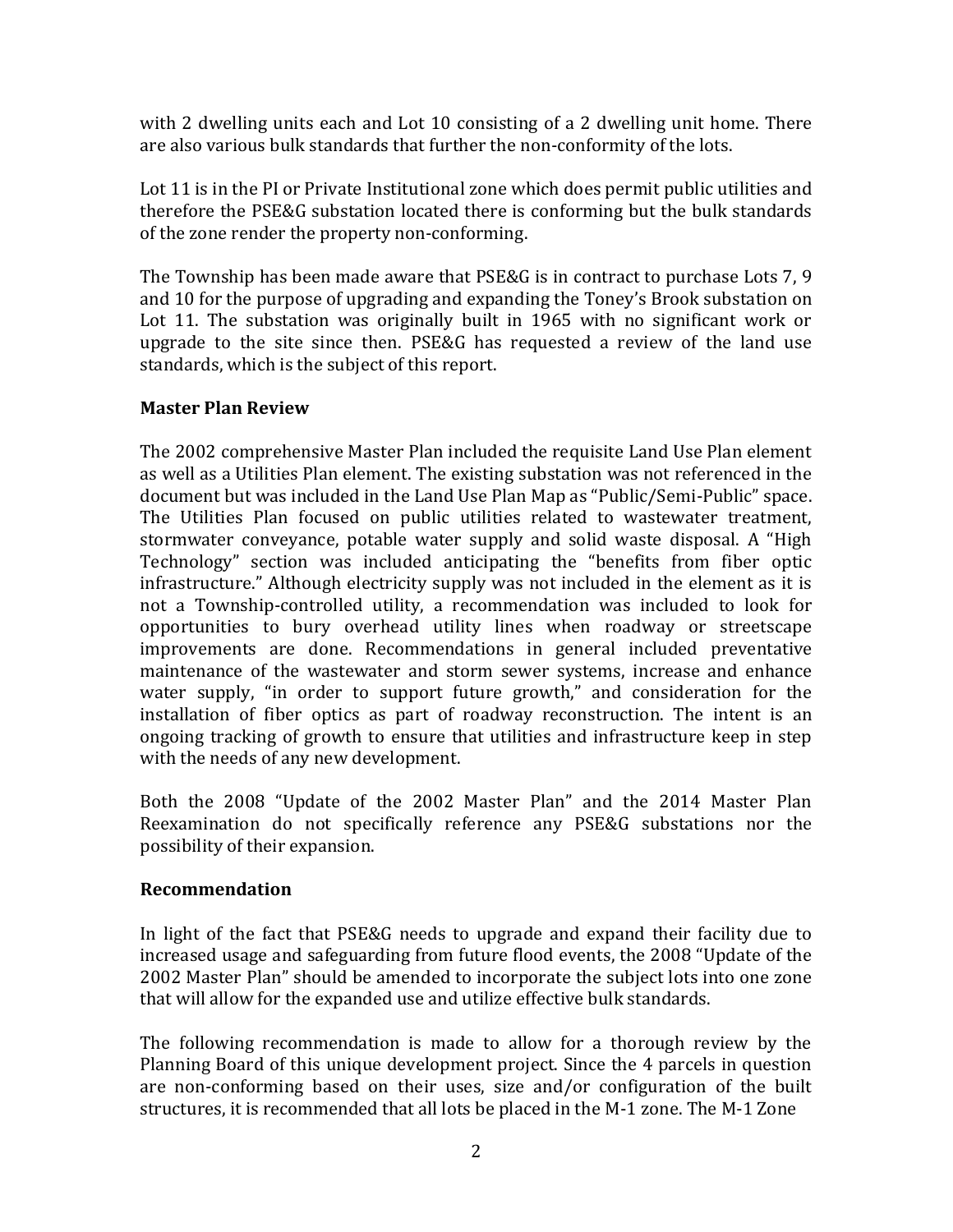is considered the general industrial zone and includes public utilities as a permitted use along with other non-industrial uses.

The bulk standards of the M-1 Zone more closely match the smaller scale of the area since the M-1 zone has a minimum lot area of 1 acre versus the PI zone minimum lot area of 10 acres. The current code permits public utilities in six (6) zones, each with various bulk standards. There is no need to create a new zone or change the standards of the existing PI zone as the M-1 zone would enable any future expansion without the need for variances.



Block 224, Lots 7, 9 and 10 – R-1B Zone Block 224, Lot 11 – PI Zone

The following modifications to the 2008 "Update of the 2002 Master Plan" are recommended:

1. On page 35, add the following paragraph:

"5. PSE&G Substation/Washington Street – M1 Zone. The 1.32-acre area bounded by the NJ Transit Montclair-Boonton Commuter line, the Toney's Brook section of the Second River and Washington Street currently contains four (4) lots the are non-conforming based on their uses, size and/or configuration of the built structures. It is recommended that the zoning of the lots be changed from R-1B (Block 224, Lots 7, 9 and 10) and PI (Block 224, lot 11) to the M1 zone in anticipation of any expansion or upgrade of the existing PSE&G substation located on lot 11."